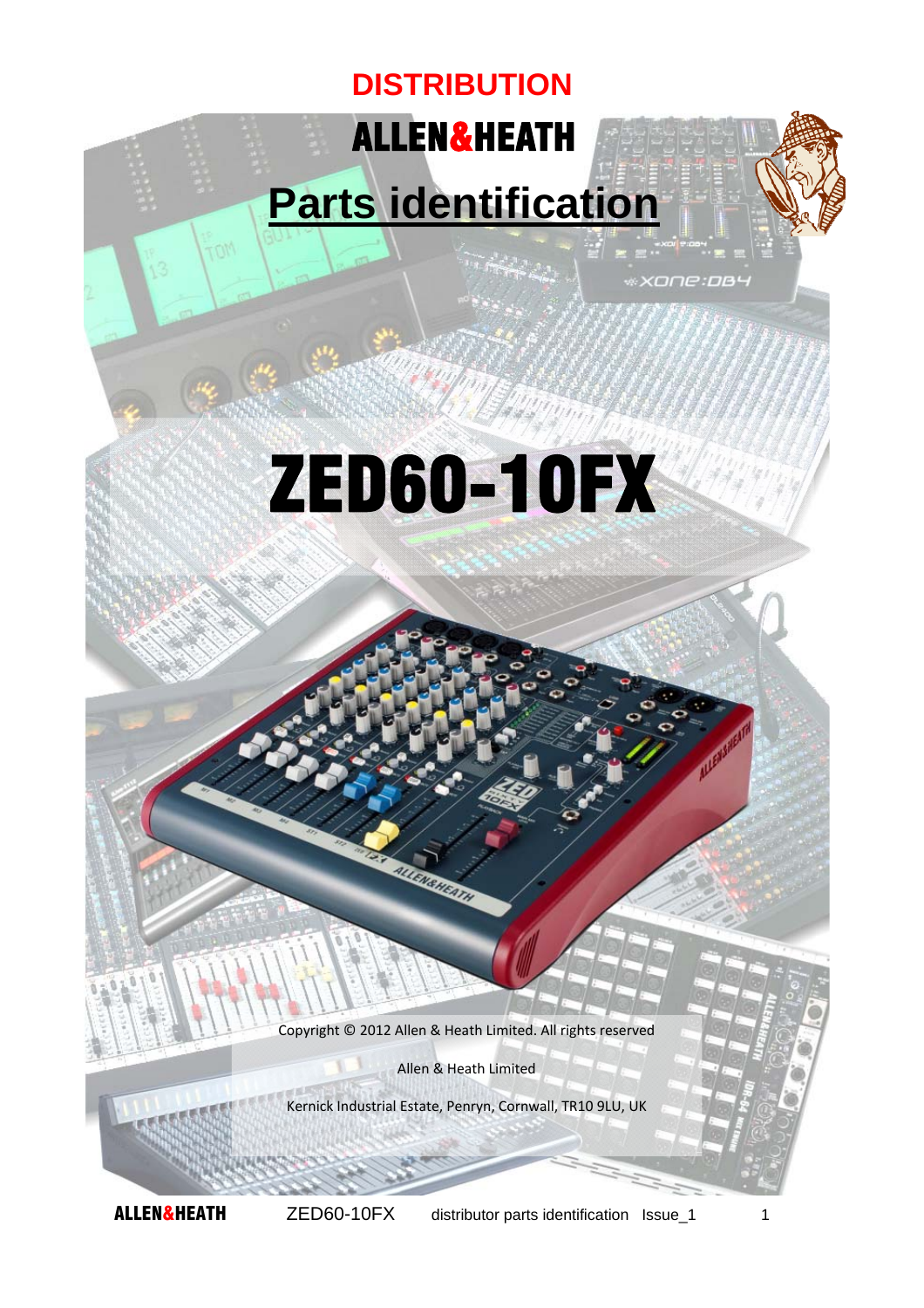#### **Contents**

- **3 Knobs, switch caps**
- **3 Metal, chassis.**
- **4 Faders**
- **5 Fader caps**
- **5 004-293 Mono IP A ch1, 2, 3, 4, 5, 6**
- **5 004-294 Mono IP B ch7**
- **6 004-295 Mono IP B ch8**
- **6 004-296 Stereo IP 1**
- **7 004-297 Stereo IP 2**
- **7 004-298 Effects**
- **8 004-299 Master**
- **8 003-971 Meter**
- **9 004-300 USB Playback**
- **9 003-974 PSU**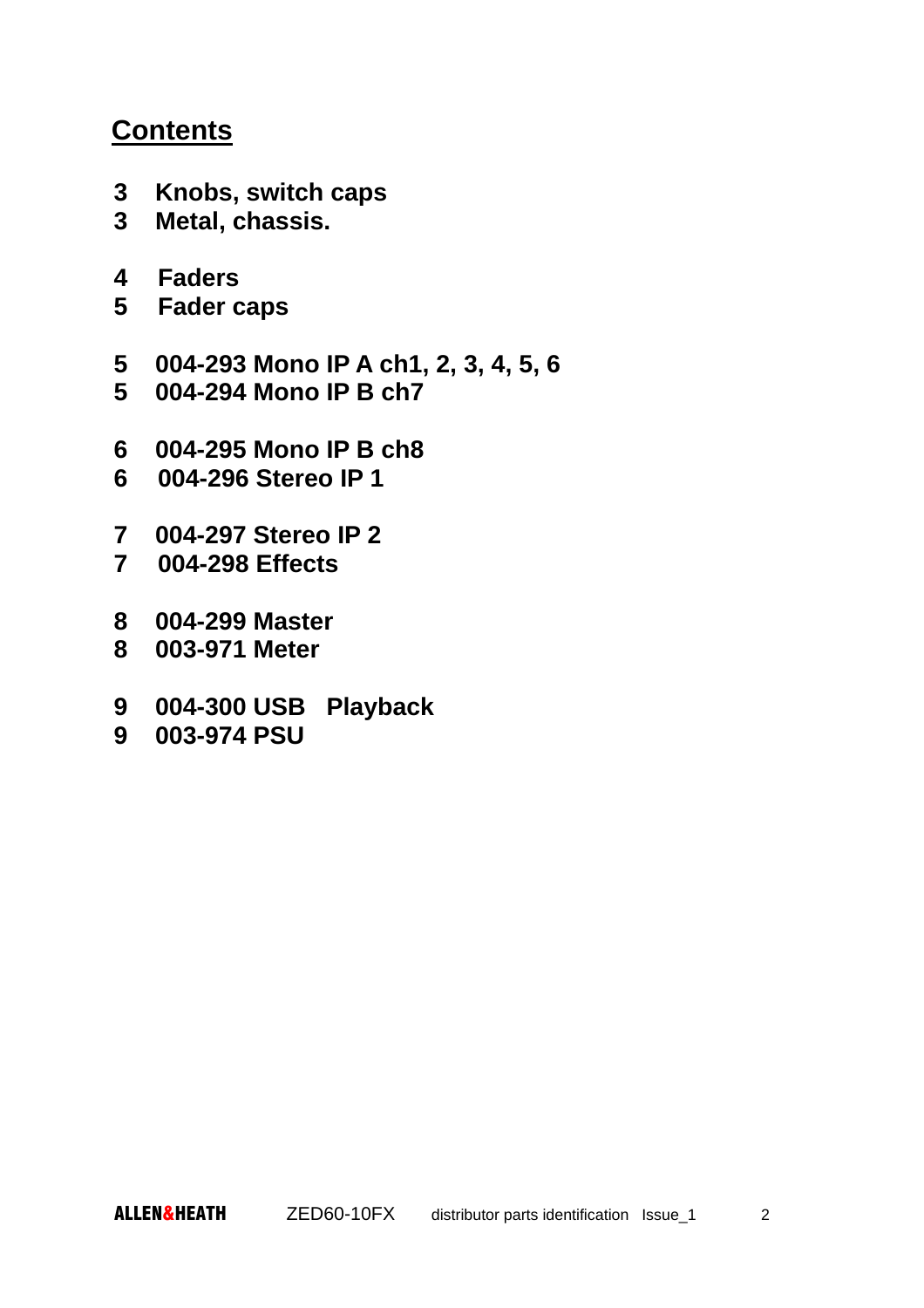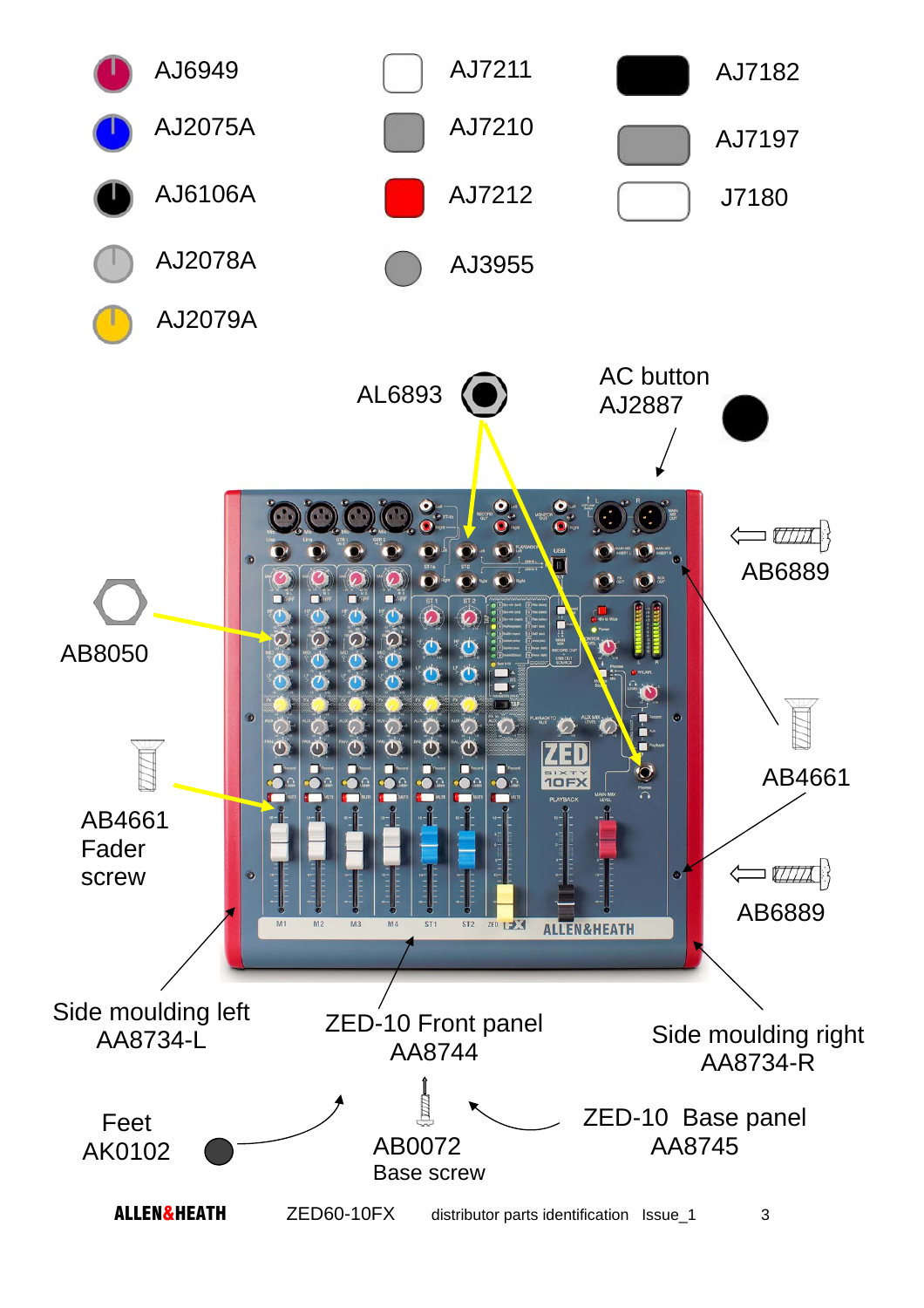

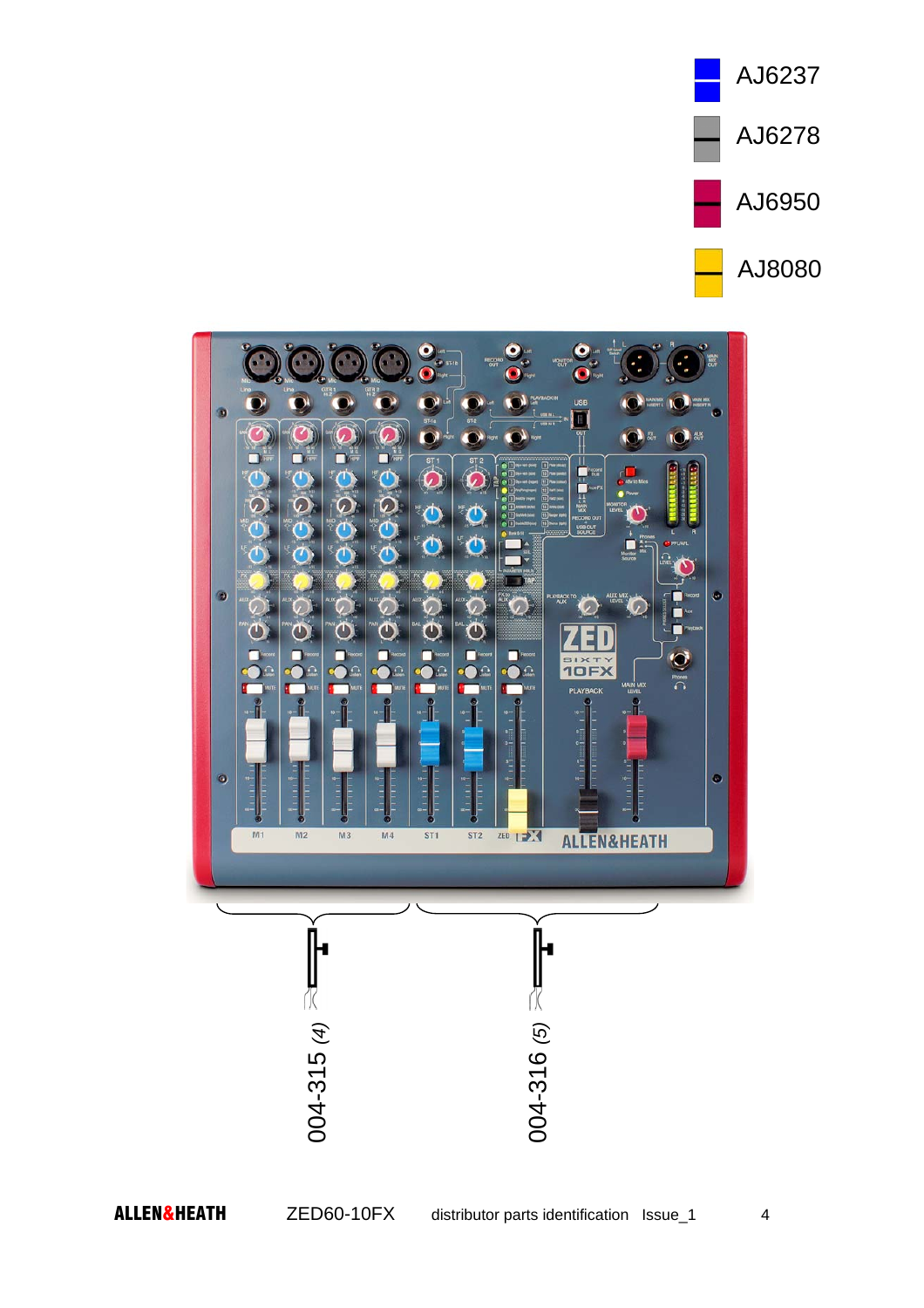





004-294 Mono IP B M3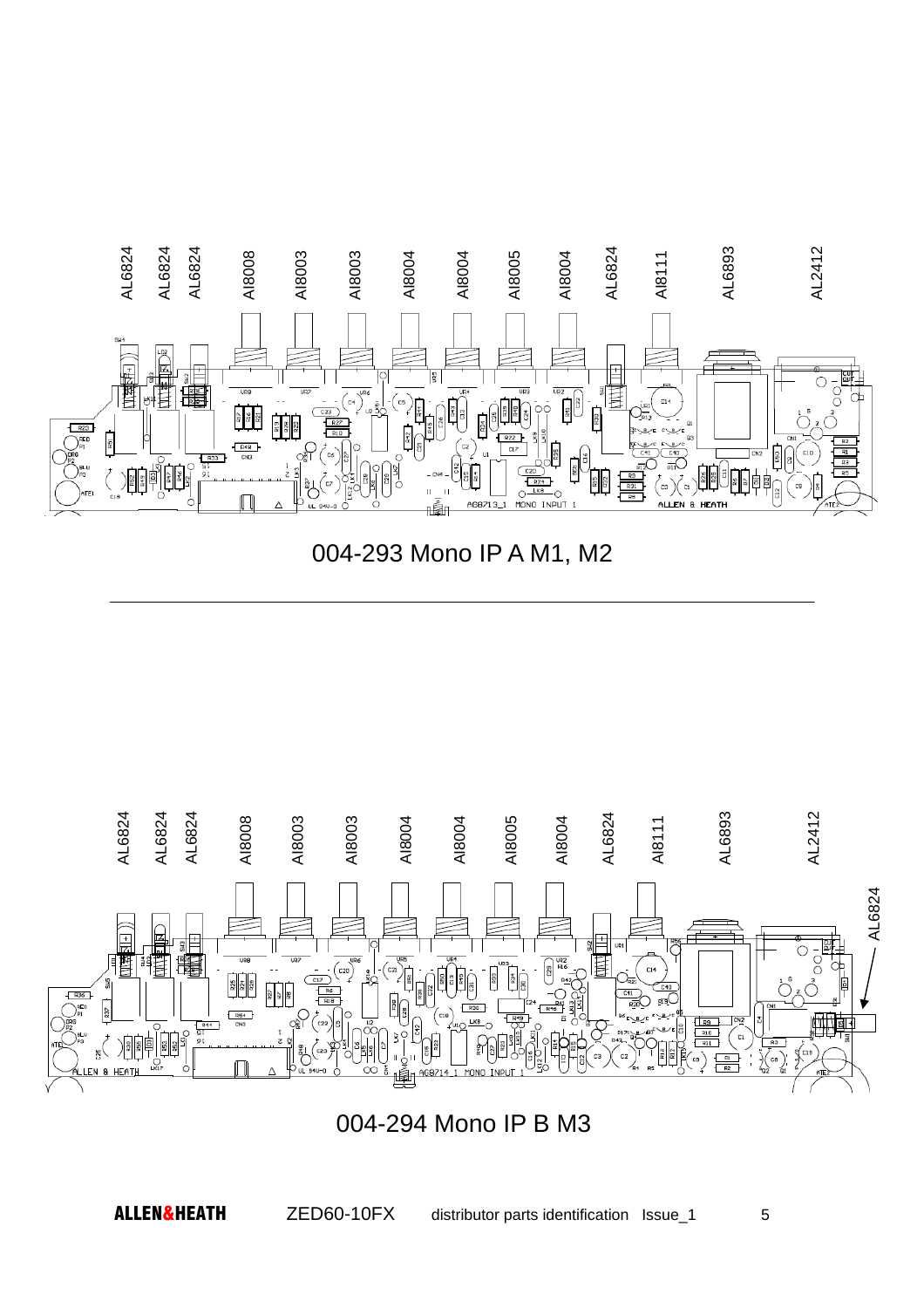

004-295 Mono IP B M4



#### 004-296 Stereo IP 1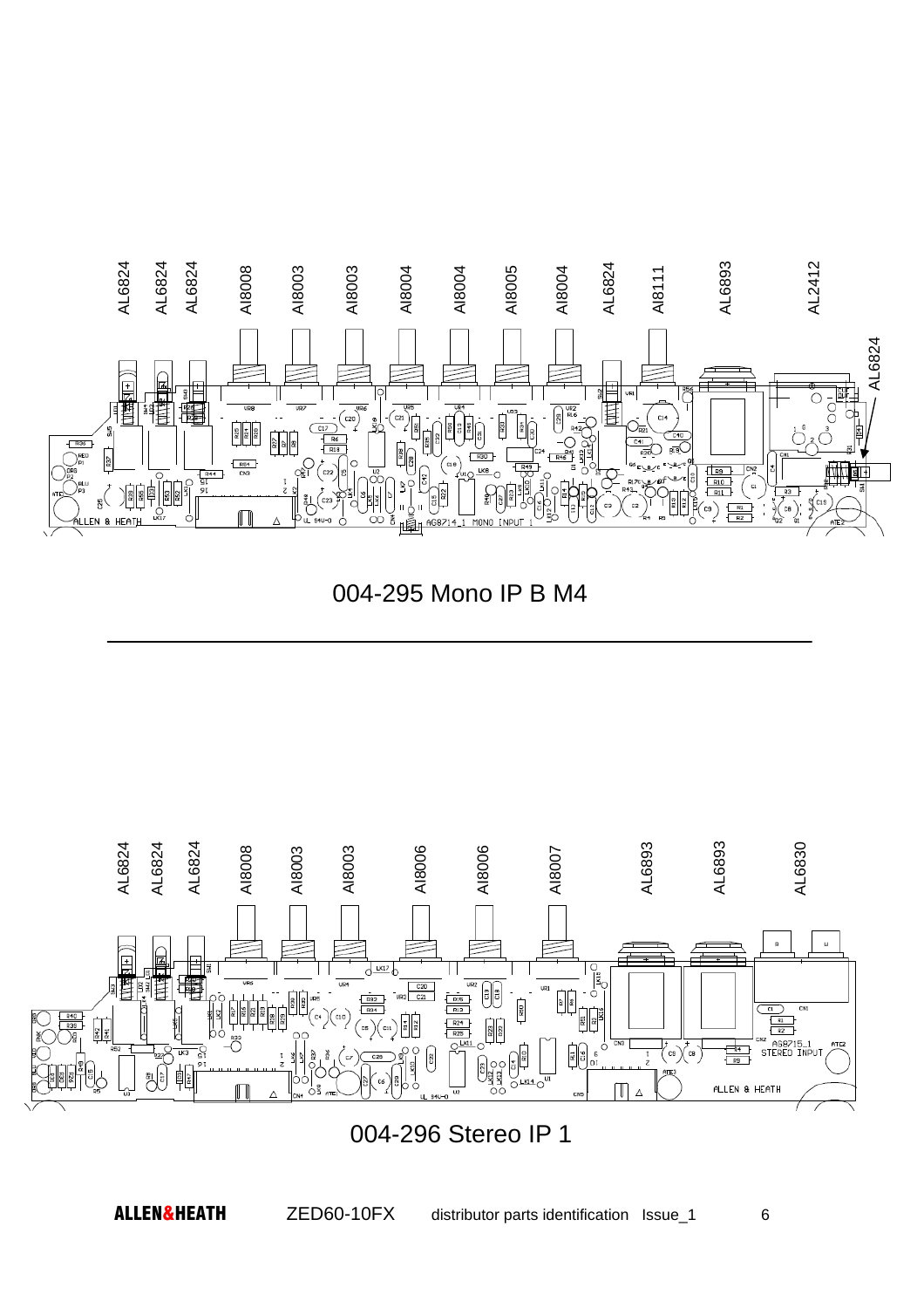

004-297 Stereo IP 2



#### 004-298 Effects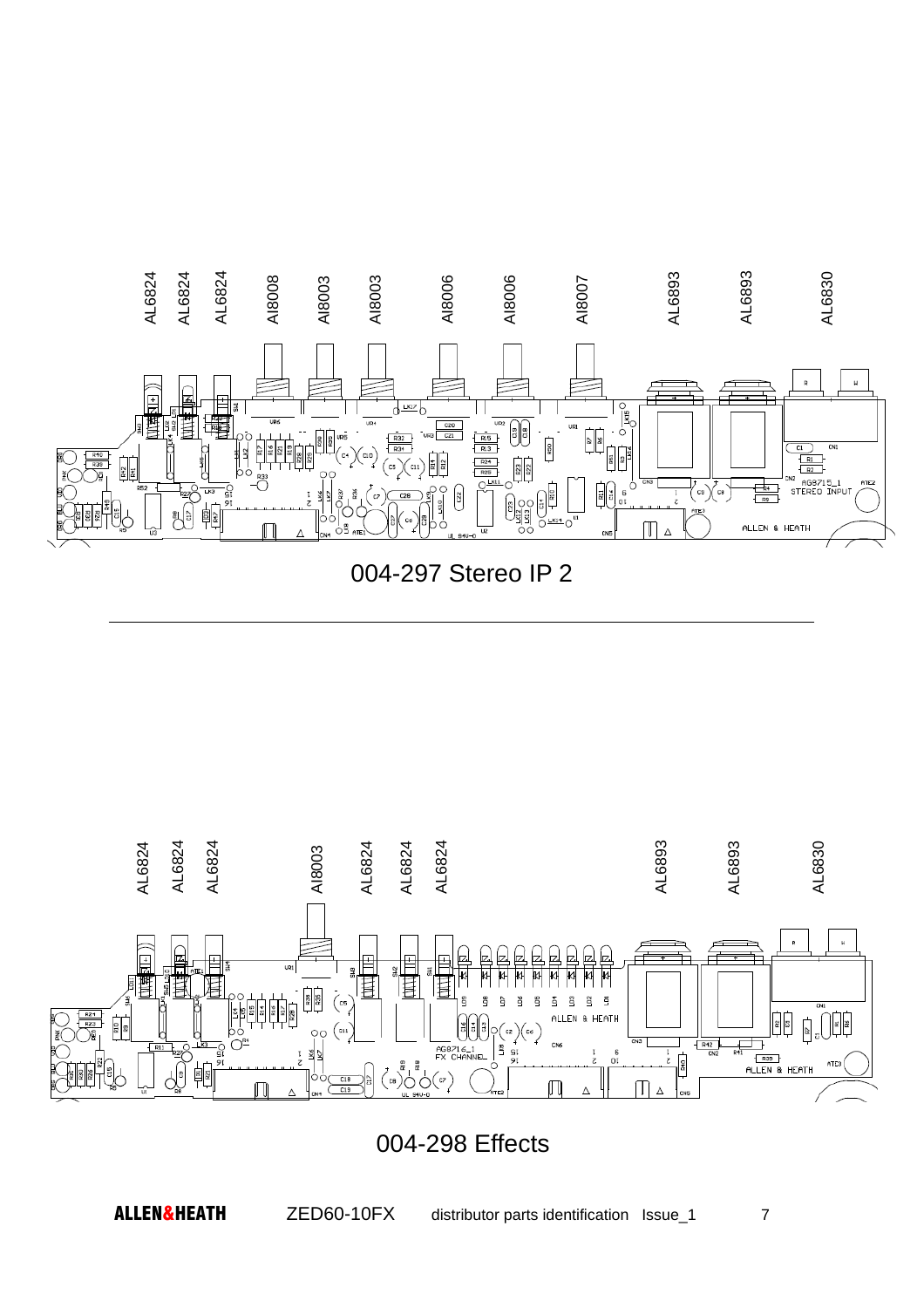

004-299 Master



### 004-300 USB Playback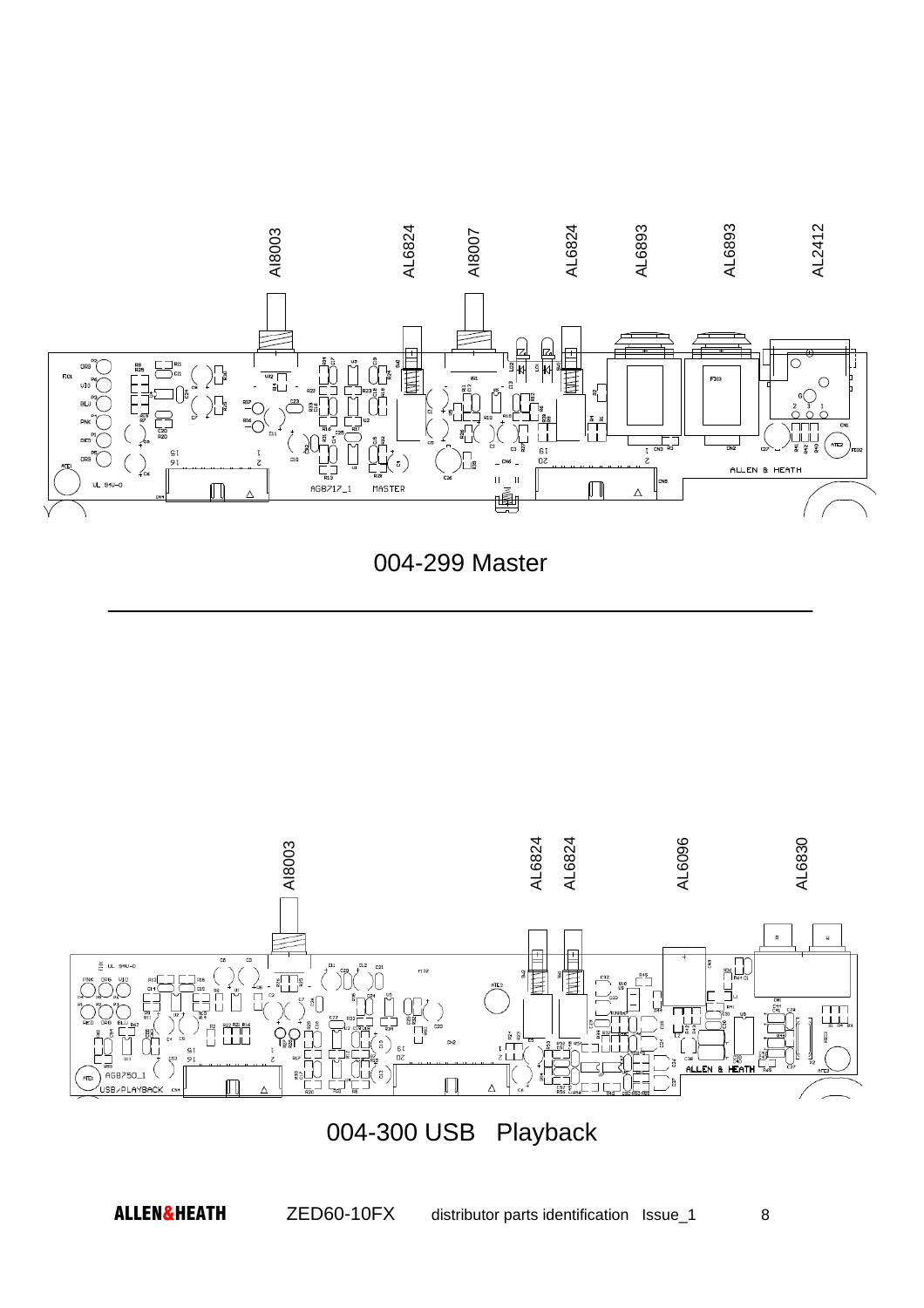





003-971 Meter